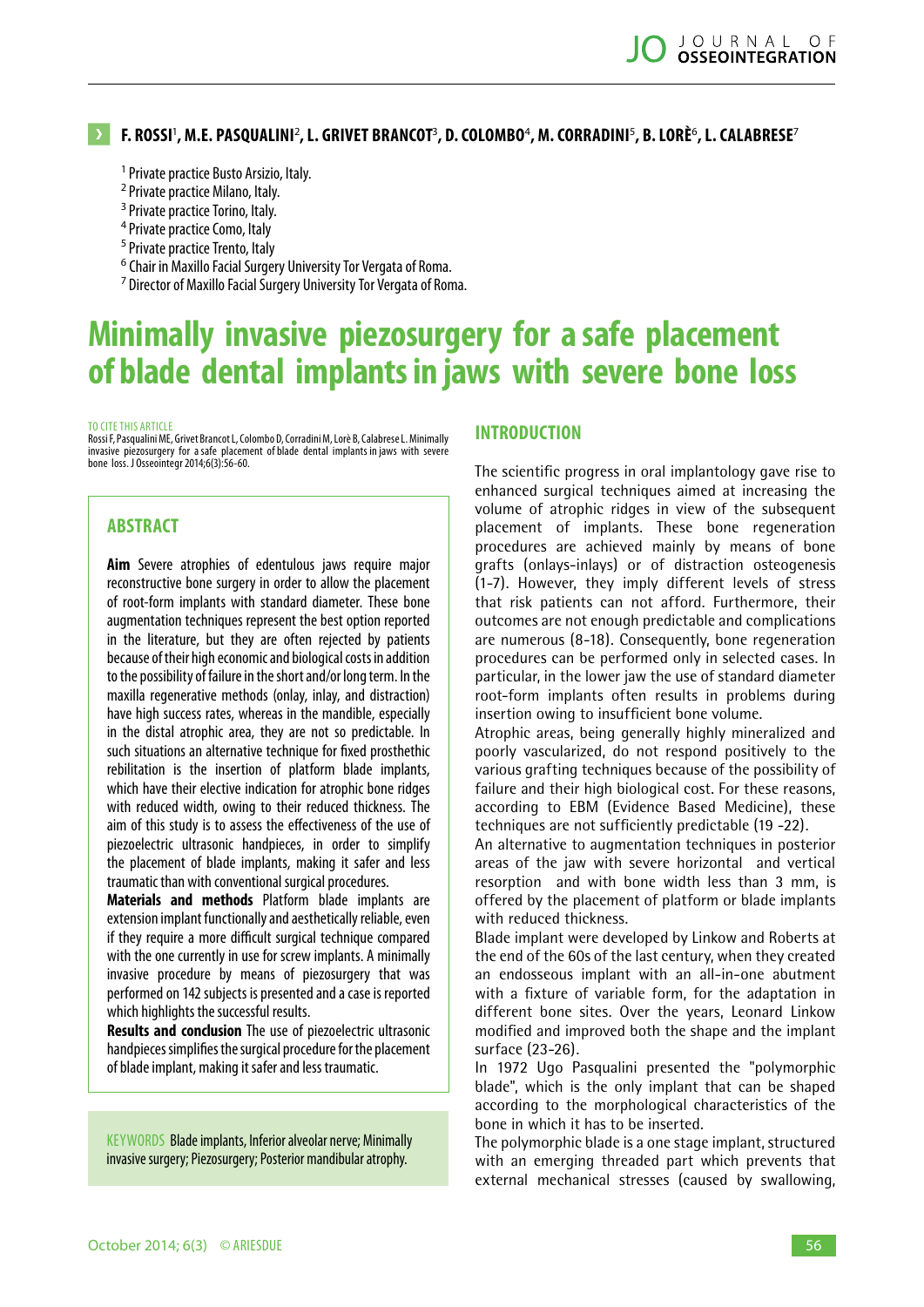|              | <b>AGE</b> | <b>N. IMPLANTS</b> | <b>5 YEAR SUCCES RATE</b> | <b>AVG SUCCESS RATE</b> |
|--------------|------------|--------------------|---------------------------|-------------------------|
| Male (59)    | $51 - 60$  | 3                  | 94,8                      | 93,4                    |
|              | $61 - 70$  | 31                 | 93,1                      |                         |
|              | > 71       | 25                 | 92,4                      |                         |
| Female (83)  | $51 - 60$  | 12                 | 95,3                      | 94,2                    |
|              | 61-70      | 39                 | 94,6                      |                         |
|              | > 71       | 32                 | 92,7                      |                         |
| <b>TOTAL</b> |            | 142                | 93,8                      |                         |

TABLE 1 The table summarizes the 142 cases of mandibular distal atrophy treated with blade implants.

tongue and jaw muscles) reach the submerged structures. In 1972 Ugo Pasqualini wrote: «The best conditions for rapid healing of surgical wounds, unavoidable for the insertion of implants, with bone recovery around, above and through implants themselves, occur only when these have been completely submerged, without communication with the outer site. This is useful not so much to eliminate the dreaded but unlikely risk of microbial contamination, but rather to prevent that the lever arm of the external abutment transfers dangerous mechanical stresses to the inner part, thus subjecting the implant to continuous mobilizations that could affect the achievement of including osteogenesis (that is osseointegration)» (27-30).

Conventional blade implant insertion is performed in open flap surgery, in order to expose the bone ridge where a sagittal cut is performed for the placement of the submerged part of the blade (minimum bone thickness required is 2 mm). Grooves are made by means of a fissure bur (according to the length of the shank) mounted on a handpiece. They should accommodate all the intraosseous part of the blade. The drilling of the bone requires simultaneous cooling of the surgical site by means of irrigation with saline solution. The blade is manually placed on the groove, and then locked in place by gently hammering it with a mallet. The blade should lie at least 2 mm below the edge of the ridge, in order to be completely covered by bone tissue during the healing period (31-33).

This technique requires considerable surgical skill during groove preparation, the cut has to be very accurate and precise. In order to overcome problems connected to inaccuracy of the operator's hand or unpredictable movements of the patient, Linkow recommended to perform a series of small holes on the cortical surface and subsequently merge them using a fissure bur. We recommend the use of Geyer's cog wheel, which is a low speed contra-angle bur, made of an indented disk 1 mm thick and 5 mm in diameter, which is used to draw

a grove along the cortical bone, and then the cut is deepened through the bone with a fissure bur (34-36). Recently thanks to piezosurgery, the placement of blade implants has become more precise and safer since deeper soft tissues, particularly those inside the mandibular canal, are not traumatized (37-38).

A protocol was devised using an ultrasonic surgery device and, in order to assess its advantages, in terms of selective micrometric, precise and secure cutting, a multicenter study was performed.

#### **MATERIALS AND METHODS**

In order to assess the procedure, a multicenter study was carried out in five Italian private practices (Busto Arsizio, Milano, Torino, Como, and Trento) on 142 subjects with atrophic edentulous posterior jaw (Table 1), between 2005 and 2008, and the 5 years follow up in 2013. The study was carried out in accordance with the ethical standards specified in the Declaration of Helsinki and written informed consent was obtained from all participants, prior to their inclusion in the study.

Inclusion criteria were the following: atrophic edentulous posterior jaw requiring implant-supported prosthetic rehabilitation.

All subjects were treated following the same surgical procedure, local anesthesia included. Local anaesthesia was performed by injecting a reduced dose (0.90 ml x 1) of articaine 40 mg/ml with adrenaline 1: 100,000 on both sides of the bone crest, or with the use of intraligamentary anaesthesia (Peripress) along the edentulous ridge (39).

These topical anesthetics allow to keep a deep sensitivity, which is perceived by the patient even close to the mandibular nerve, and it guarantees the absolute respect of the vascular-nervous structure. Nerve-block anesthesia is absolutely contraindicated even with any other implant technique.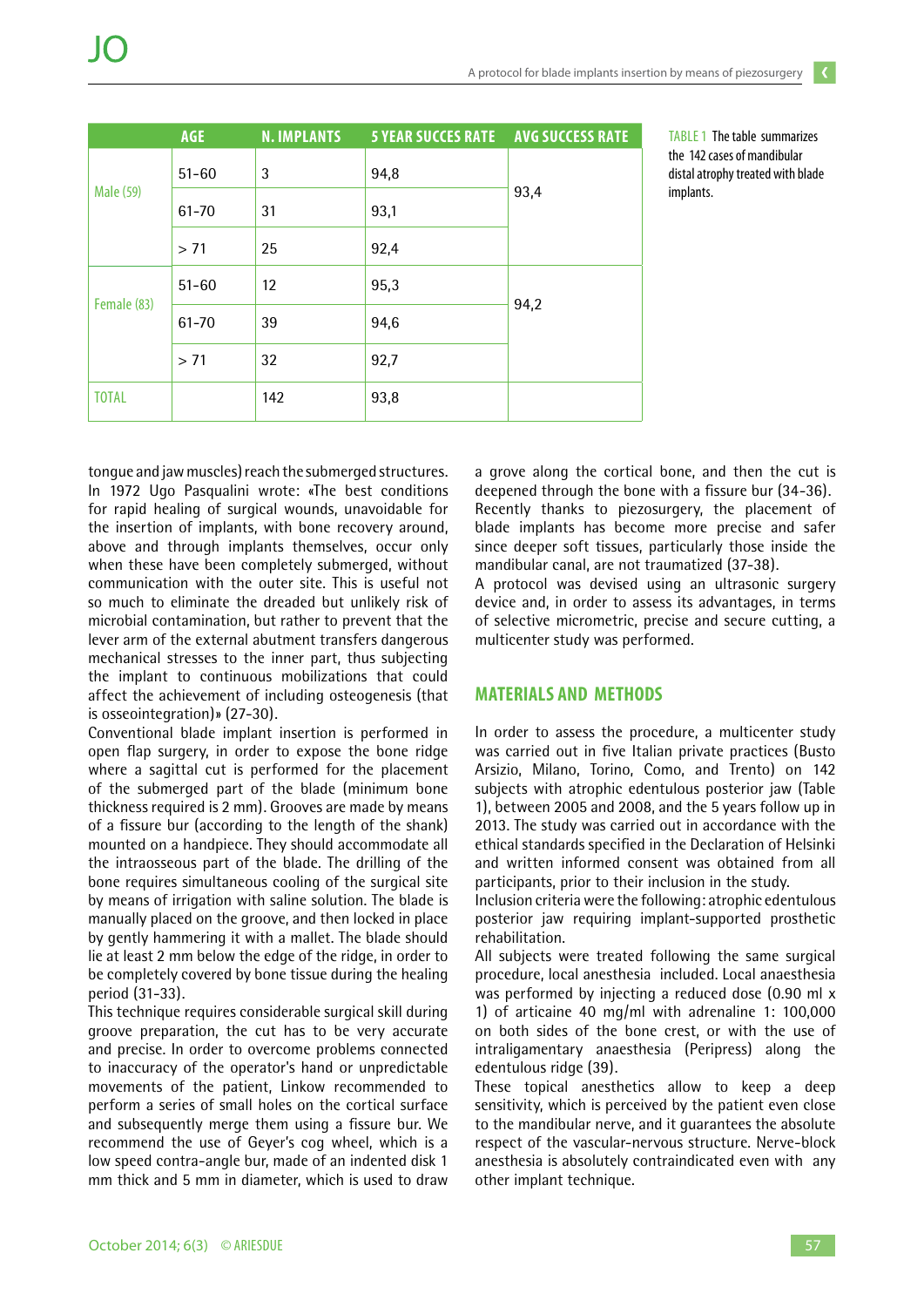#### **Surgical procedure**

The flap should be raised on the ridge without vertical incisions, allowing for adequate blood supply to the atrophic bone and direct observation of the entire morphology and topography of bone itself. Once the bone is exposed, the muco-periosteal tissues are dissected with the periosteal elevator and gently folded down. A surgical gap is achieved, using the flat serrated insert (ES071) of the Ultrasonic Bone Surgery unit (Italia Medica Srl; Milano, Italy). After radiographic and anatomic analysis by means of OPT and Cone Beam CT, a blade implant of adequate size is inserted (in the case presented it is 12 mm in length).

The surgical gap should meet the following requirements: equal or slightly longer than the mesio-distal length of the implant selected, a width in the buccal lingual sense slightly narrower than the width of the upper edge of the implant blade (blade's shoulder thickness 1.4 mm, lower edge thickness 0.5 mm), so as to prevent its passive insertion in the furrow but for some millimeters, in order to immediately achieve primary stability, after implant insertion (press-fit). The depth should be equal to the height of the implant blade, from its lower edge to the basis of the screw abutment. The height of commercially available blades generally varies from 5 to 12 mm (in this case it is 9 mm). The implant blade is inserted into the grove by locking it in place with a special chisel awl; the groove is prepared by means of a special serrated piezosurgery device. The shoulder of the implant must lie at least 2 mm below the edge of the bone crest. The mucosa is then sutured with interrupted sutures (40).

#### **Post-surgical procedure**

In our multicenter study, polymorphic one-stage blade

implants were used with screwable abutments (approved with CE 0301, CE 0476 Single-stage blade, CE 0476 Mini blade, Single-stage double-abutment blade EC 0068/ QCO-DM038-2009, validated in the European Union). After a period of at least 3 months, healing caps are removed, the final abutments are placed and the prosthetic phase can start. The prosthesis may include a natural tooth when it is not possible to connect the blade with another implant, according to the American Dental Association (ADA) which has established the validity of this procedure (41). It should be noted that in 2013, the FDA (Food and Drug Administration), in the United States, has proposed the requalification of the blade implant, bringing the surgical risk from grade 3 to grade 2 as for all other standard root form implants (42).

### **CASE REPORT**

Here we report the case of a 46 years old female patient with severe atrophy of the right mandible.

CAT (computerised axial tomography) highlighted the severe atrophy of the edentulous area with the presence of an impacted third molar and an ankylosed residual root, which was asymptomatic and kept in situ according to the wish of the patient (Fig. 1). After the millimetric controls for the choice of the fittest polymorphous blade for the specific site and having exposed the ridge bone into plain sight, osteotomy was performed using exclusively the specific insert ES071 applied to the piezoelectric handpiece for ultrasonic surgery (Fig. 2). This surgical technique allowed a selective micrometric, precise and secure cutting (Fig. 3), ensuring a good view of the operative field, furthermore the healing of the bone and soft tissue occurred without any



fig. 1 CAT scan series, highlighting the bone atrophy, and the panoramic radiograph. Yellow arrows mark the implant area, the impacted third molar and the ankylosed residual root.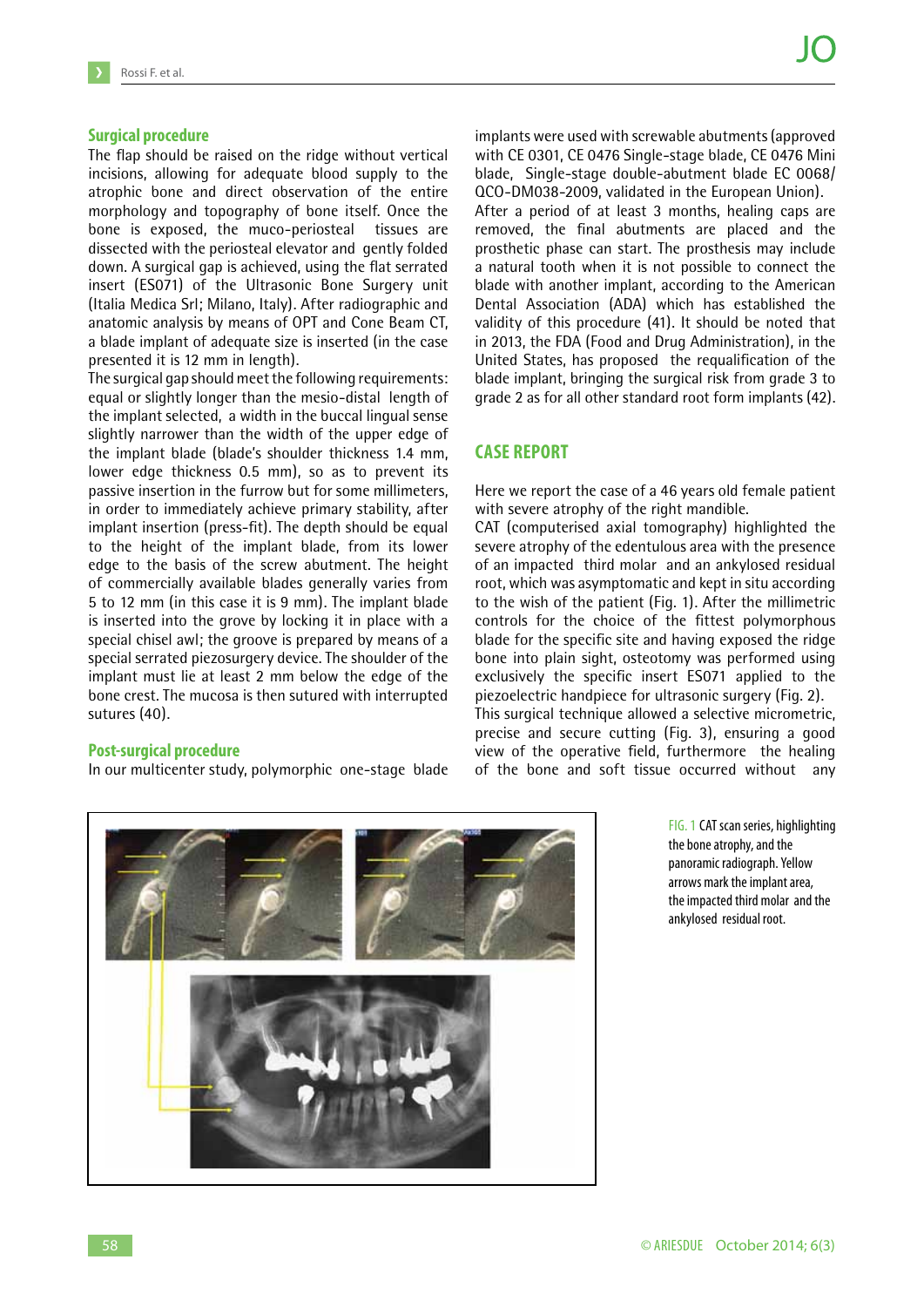

fig. 2 A The serrated insert working in depth. B Profile of the polimorphic blade with Pasqualini's screw abutment, just inserted. C Osteotomy with the correct insertion of the implant.



fig. 3 A The definitive prothesis in gold and porcelain. B Final radiographic control (2008).





fig. 4 Soft tissues and the X-ray evidence the success of the implantprosthetic rehabilitation with blade and natural teeth after 5 years (2013).

complications and with minimal pain.

After a healing period of three months, enough for the complete achievement of osseointegration, the prosthetic rehabilitation was started, which included two natural teeth, that had previously undergone endodontic treatment (Fig. 4).

At the 5-year follow-up, periodontal and peri-implant soft tissues health was assessed, as a result of the periodic check ups and the adequate hygiene, and a stable occlusal harmony was achieved (Fig. 5, 6).

# **DISCUSSION AND CONCLUSION**

Blade implants are part of the evolution of prosthetic implants started in the late 60's with its maximum development in the 70's, during which blade implants were modified and improved, playing for a certain period the role of the most widely used implant system in the world. With the advent of root form implants, blades went into gradual disuse: only a few operators still use this technique, which is the elective procedure in terms of success and reliability in the rehabilitations of atrophic edentulous distal areas of the mandible, without discrediting the insertion techniques used for biphasic implants. This elective use, however, does not exclude the excellent behavior of blade implants in areas with severe deficiency of bone thickness in the upper jaw (43-45).

The conventional surgical technique still is a complex procedure where the slightest mistake inevitably leads to failure. Most blade implant failures reported in the literature are in fact related to the surgeon's inadequate skill in performing the technique. Indeed, it requires strict patient selection and adherence to its crucial steps. When properly used, blade implants can be very successful in atrophic conditions with reduced thickness, for which they were in fact originally devised (46, 47). These difficulties are greatly reduced by piezosurgery, which results in: less invasive procedures, micrometric and selective cuts are more easily performed, advantages determined by the cavitation effect, extreme precision and safety with respect of the soft tissues, in particular the vascular-nervous components, reduced tissue heating, provided that the serrated insert is gently pressed and abundant irrigation with saline solution is supplied. Moreover, clear view of the surgical field, reduced rehabilitation time, pain reduction are also provided. As drawbacks, there are extended surgical times, which need sensitiveness and patience from both the surgeon and the patient. However, the increased working comfort amply compensates for the extended surgical time.

# **Acknowledgements**